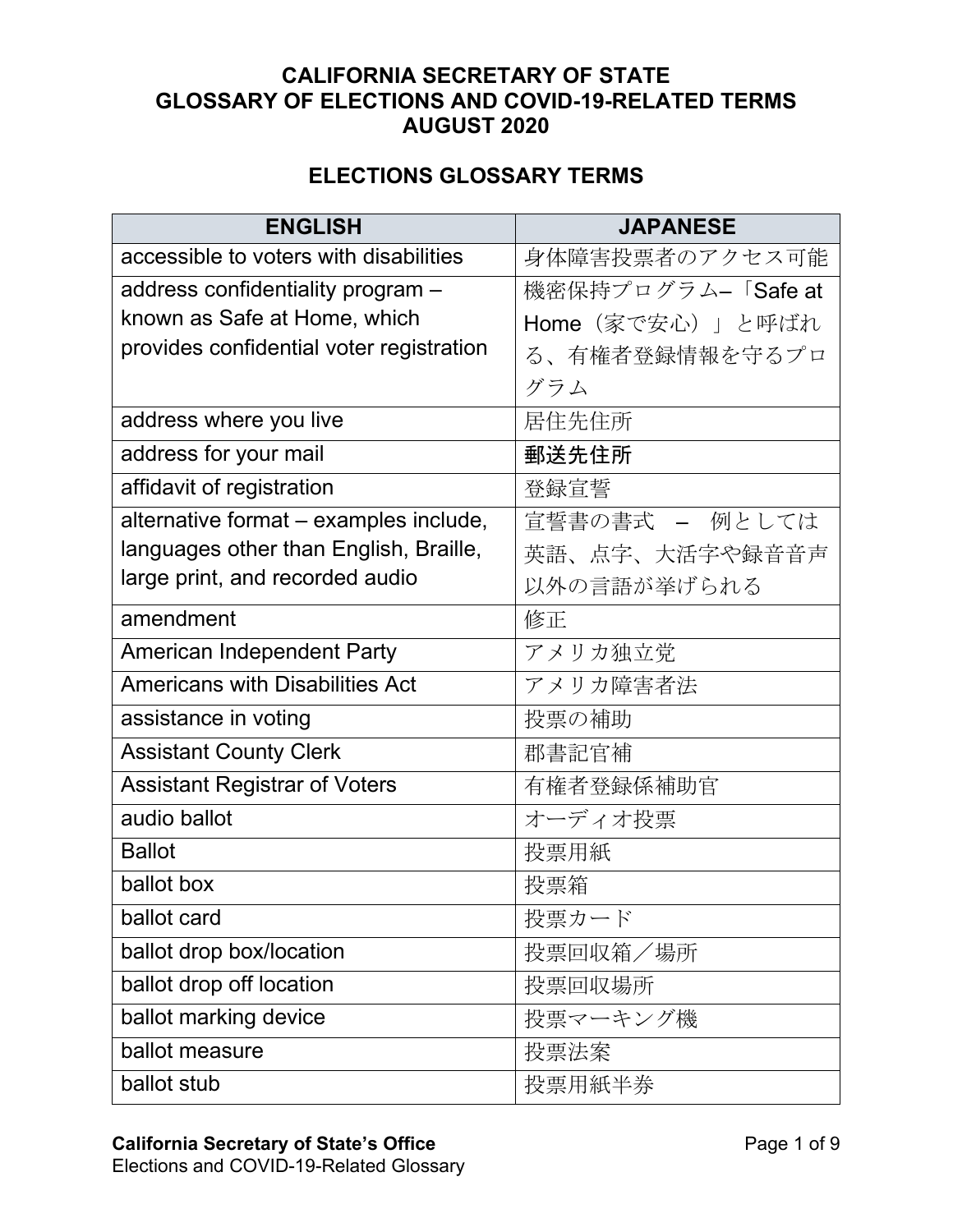| <b>bilingual poll worker</b>           | バイリンガル投票所係員  |
|----------------------------------------|--------------|
| bond measure                           | 公債法案         |
| <b>California Constitution</b>         | カルフォルニア憲法    |
| California Secretary of State's office | カルフォルニア州州務長官 |
| Candidate                              | 候補者          |
| cast a vote                            | 投票           |
| <b>Conditional Voter Registration</b>  | 条件付き有権者登録    |
| confirm your registration              | あなたの登録を確認    |
| consolidated precinct                  | 統合された地域      |
| constitutional                         | 憲法の          |
| county                                 | 郡            |
| <b>County Clerk</b>                    | 郡書記          |
| county measure                         | 郡法案          |
| <b>County Voter Information Guide</b>  | 郡有権者情報ガイド    |
| curbside voting                        | 場外投票         |
| decline to state                       | 陳述拒絶         |
| <b>Democratic Party</b>                | 民主党          |
| district                               | 地区           |
| drive-through voting                   | ドライブスルー投票    |
| duplicate vote                         | 重複投票         |
| early voting                           | 早期投票         |
| elderly voters                         | 高齢投票者        |
| election                               | 選挙           |
| Election Administration Plan (EAP)     | 選挙管理計画(EAP)  |
| <b>Election Day</b>                    | 選挙日          |
| election inspector                     | 選挙検査官        |
| election observer                      | 選挙監視人        |
| election official                      | 選挙担当官        |
| election worker                        | 選挙係員         |
| Electioneering                         | 選挙運動         |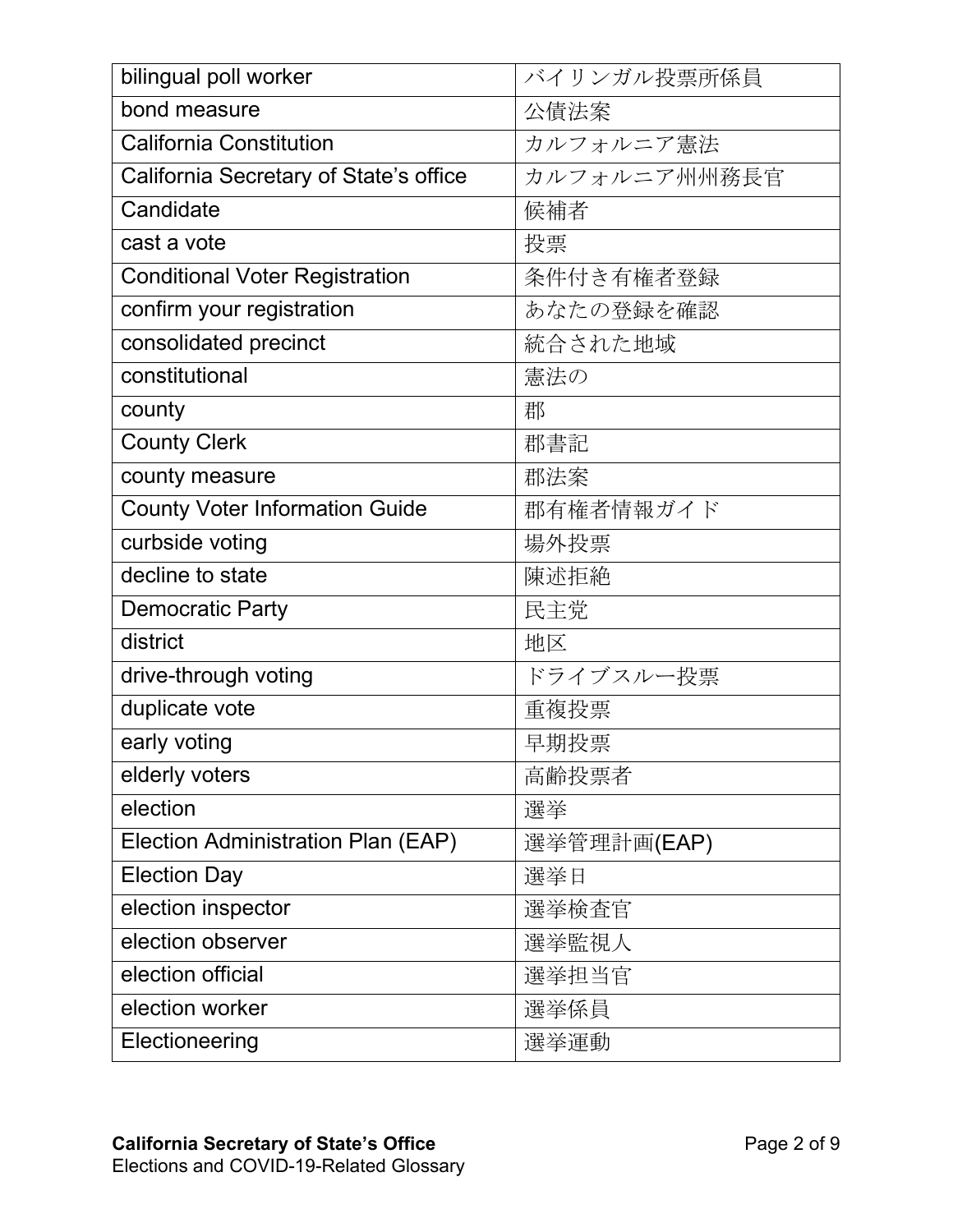| electronic pollbook or e-pollbook      | 電子選挙人名簿またはe-選挙 |
|----------------------------------------|----------------|
|                                        | 人名簿            |
| eligible voters                        | 投票資格のある有権者     |
| fiscal impact                          | 財政的影響          |
| general election                       | 総選挙            |
| <b>Green Party</b>                     | グリーン党          |
| identification                         | 身分証明書          |
| initiative measure                     | 取り組み法案         |
| instructions to voters                 | 投票者への案内        |
| <b>Language Accessibility Advisory</b> | 言語アクセシビリティ諮問委員 |
| Committee (LAAC)                       | 会              |
| layout guidance                        | レイアウト案内        |
| <b>Libertarian Party</b>               | 自由意志党          |
| local measure                          | 地方法案           |
| mail ballots                           | 不在者投票          |
| marking device                         | マーキング装置        |
| military and overseas voters           | 軍と海外在住有権者      |
| multilingual services                  | 多国語サービス        |
| <b>No</b>                              | いいえ            |
| No Party Preference                    | 支持政党なし         |
| Nonpartisan                            | 無党派            |
| Office of the Registrar of Voters      | 選挙権者登録事務所      |
| official ballot                        | 公式投票用紙         |
| Overvote                               | 多重投票           |
| paper ballot                           | 紙の投票用紙         |
| Peace and Freedom Party                | 平和自由党          |
| please print                           | 活字体でお願いします     |
| poll worker                            | 投票所係員          |
| polling place                          | 投票所            |
| Precinct                               | 投票区            |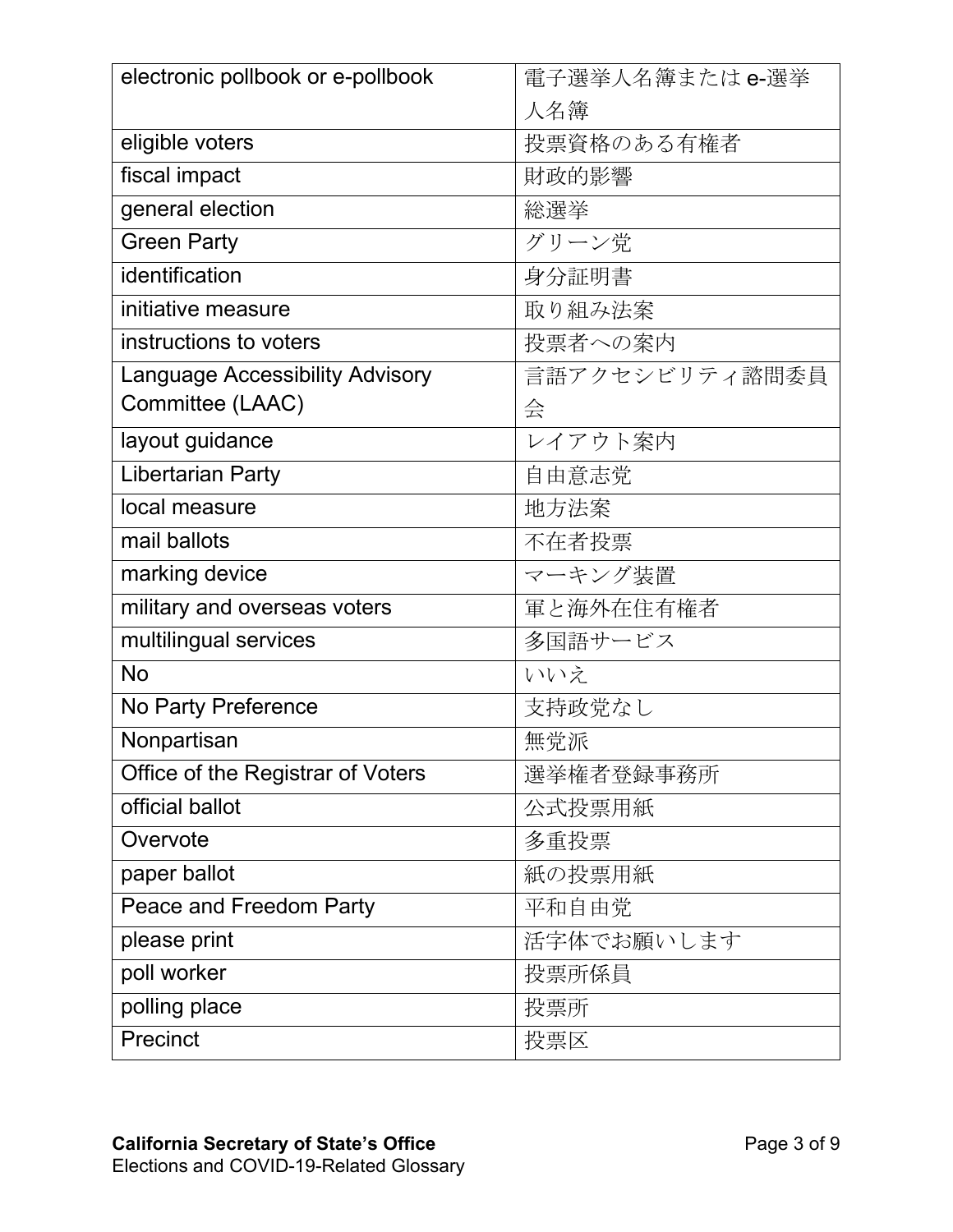| pre-registration - California youth can   | 事前登録―カリフォルニアの青  |
|-------------------------------------------|-----------------|
| pre-register to vote if they are 16 or 17 | 年は、16歳または17歳で、か |
| years old and meet the other voter        | つその他の有権者登録資格要件  |
| registration eligibility requirements and | を満たしている場合は事前登録  |
| their registration will become active     | して投票でき、18歳になると  |
| once they turn 18 years old               | 登録が有効になります。     |
| primary election                          | 予備選挙            |
| proposition                               | 提案              |
| provisional ballot                        | 暫定投票用紙          |
| provisional ballot envelope               | 暫定投票用紙封筒        |
| public comment period                     | 公示期間            |
| public consultation meeting               | 公開聴聞会議          |
| public hearing                            | 公聴会             |
| recall election                           | リコール選挙          |
| register to vote                          | 投票するための登録       |
| registered voters                         | 登録済みの有権者        |
| registration form                         | 登録用紙            |
| referendum measure                        | 国民投票法案          |
| Remote Accessible Vote by Mail            | リモートアクセス可能な郵便投  |
| (RAVBM)                                   | 票(RAVBM)        |
| replacement ballot                        | 再発行された投票用紙      |
| <b>Republican Party</b>                   | 共和党             |
| re-register                               | 再登録             |
| roster                                    | 名簿              |
| runoff election                           | 決選選挙            |
| sample ballot                             | 投票用紙見本          |
| school measure                            | 教育法案            |
| secrecy sleeve                            | 秘密保持封筒          |
| Signature                                 | 署名              |
| special election                          | 特別選挙            |
| spoiled ballot                            | 無効になった投票用紙      |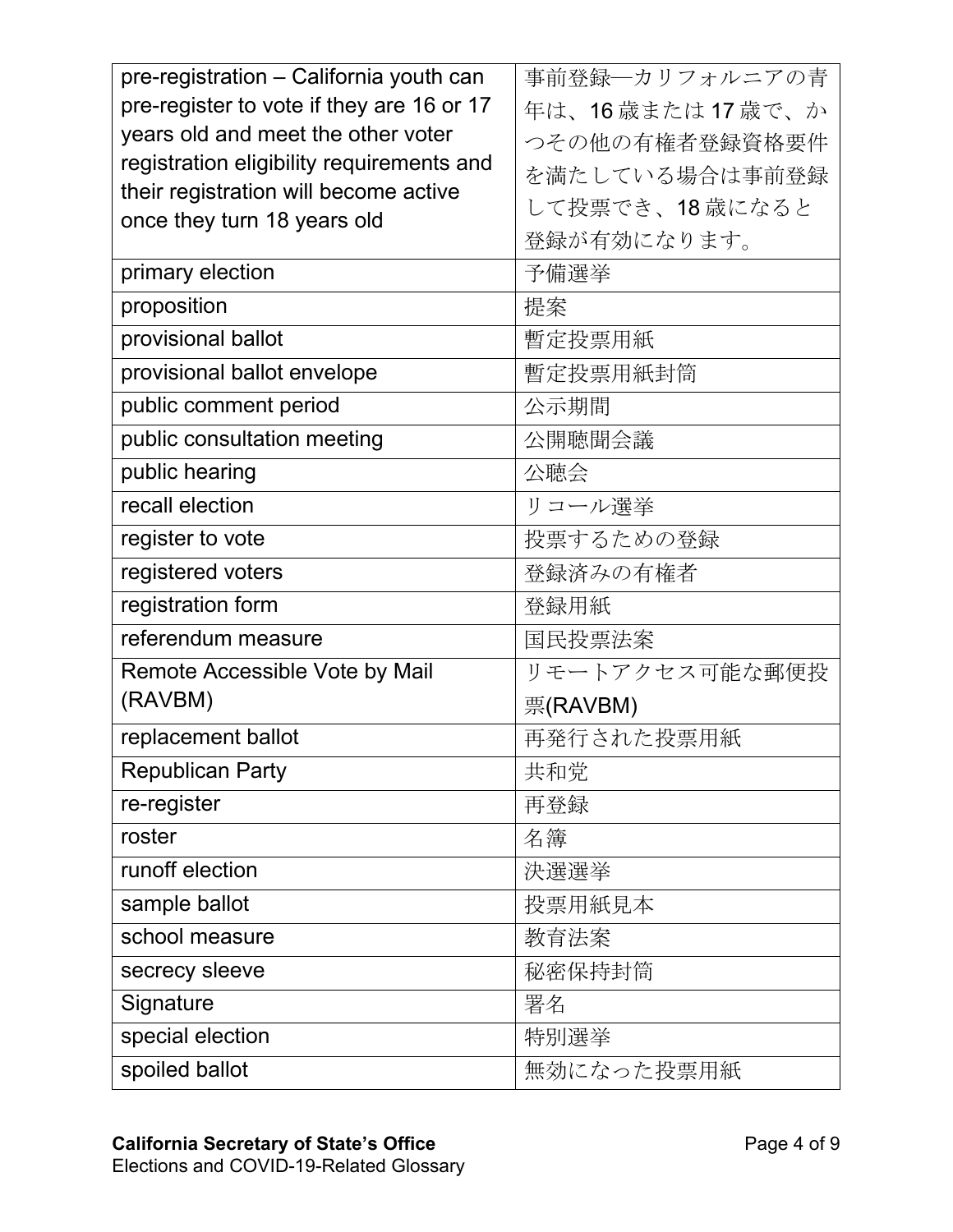| state initiative                     | 州の発案          |
|--------------------------------------|---------------|
| state measure                        | 州の法案          |
| <b>Statewide Special Election</b>    | 州全体の特別選挙      |
| <b>Stylus</b>                        | ペン型入力機器       |
| touch screen                         | タッチスクリーン      |
| Vote                                 | 投票            |
| vote both sides of the ballot        | 両面に投票する       |
| vote center                          | 投票センター        |
| vote for no more than                | ~以下に投票        |
| vote for one                         | 1人に投票         |
| vote for up to                       | ~人まで投票        |
| Vote by Mail                         | 郵送投票          |
| Vote by Mail return envelope         | 郵送投票の返信用封筒    |
| Voter                                | 有権者           |
| <b>Voter Bill of Rights</b>          | 有権者権利章典       |
| voter feedback                       | 有権者のフィードバック   |
| voter information pamphlet           | 有権者情報のパンフレット  |
| voter instructions                   | 投票権者説明書       |
| voter outreach                       | 有権者のアウトリーチ    |
| voter outreach plan                  | 有権者のアウトリーチ計画  |
| voter services                       | 有権者向けサービス     |
| <b>Voter's Choice Act</b>            | 投票権法          |
| voters with disabilities             | 身体障害投票者       |
| Voting                               | 投票する          |
| <b>Voting Accessibility Advisory</b> | アクセシビリティ諮問委員会 |
| Committee (VAAC)                     | (VAAC)        |
| voting booth                         | 投票ブース         |
| voting equipment                     | 投票設備          |
| <b>Voting Rights Act</b>             | 投票権利法令        |
| voting station                       | 投票ステーション      |
| wheelchair accessible                | 車いすで利用可       |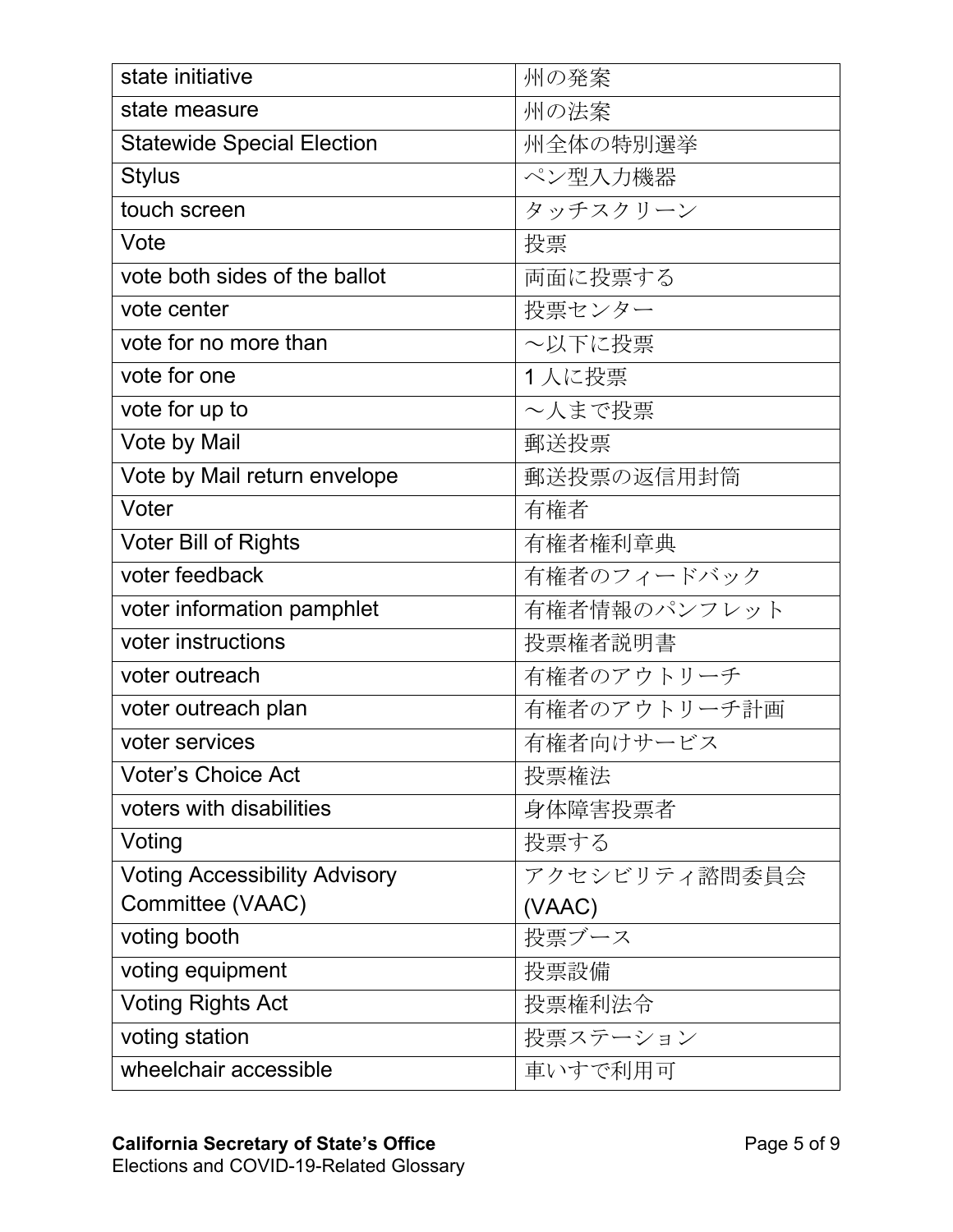| write-in candidate | 、候補者<br>記 |
|--------------------|-----------|
| Yes                | 一<br>∣ക   |

## **COVID-19-RELATED GLOSSARY TERMS**

| cleaning supplies                        | 清掃用具               |
|------------------------------------------|--------------------|
| commonly used surfaces                   | 一般的に使用される表面        |
| Coronavirus Aid, Relief, and Economic    | コロナウイルス支援・救済・経     |
| Security (CARES) Act                     | 済安全保障(CARES)法      |
| <b>County Health Guidance</b>            | 郡の保健指針             |
| <b>County Health Officials</b>           | 郡の防疫係員             |
| coverage of the mouth and nose           | 口と鼻を覆う             |
| COVID-19 pandemic                        | COVID-19 パンデミック    |
| COVID-19 prevention plan                 | COVID-19 予防計画      |
| COVID-19 symptoms - includes fever       | COVID-19の症状––これには、 |
| or chills, cough, shortness of breath or | 米国疾病予防管理センター       |
| difficulty breathing, fatigue, muscle or | (CDC)の説明にある、発熱また   |
| body aches, headache, new loss of        | は悪寒、咳、息切れまたは呼吸     |
| taste or smell, sore throat, congestion  | 困難、疲労、筋肉または体の痛     |
| or runny nose, nausea, vomiting, or      | み、頭痛、新たな味覚や嗅覚の     |
| diarrhea, as described by the Centers    | 喪失、喉の痛み、鼻づまりまた     |
| for Disease Control and Prevention       | は鼻水、吐き気、嘔吐または下     |
| (CDC)                                    | 痢が含まれる。            |
| disinfecting tools                       | 消毒ツール              |
| disinfecting wipes                       | 除菌ウェットティッシュ        |
| <b>Executive Order N-64-20</b>           | 執行命令 N-64-20       |
| <b>Executive Order N-67-20</b>           | 執行命令 N-67-20       |
| face covering                            | ファイスカバー            |
| face mask                                | フェイスマスク            |
| face shield                              | フェイスシールド           |
| Fever                                    | 熱                  |
| Gloves                                   | 手袋                 |
| hand hygiene                             | 手の衛生               |
| hand sanitizer                           | 手の消毒剤              |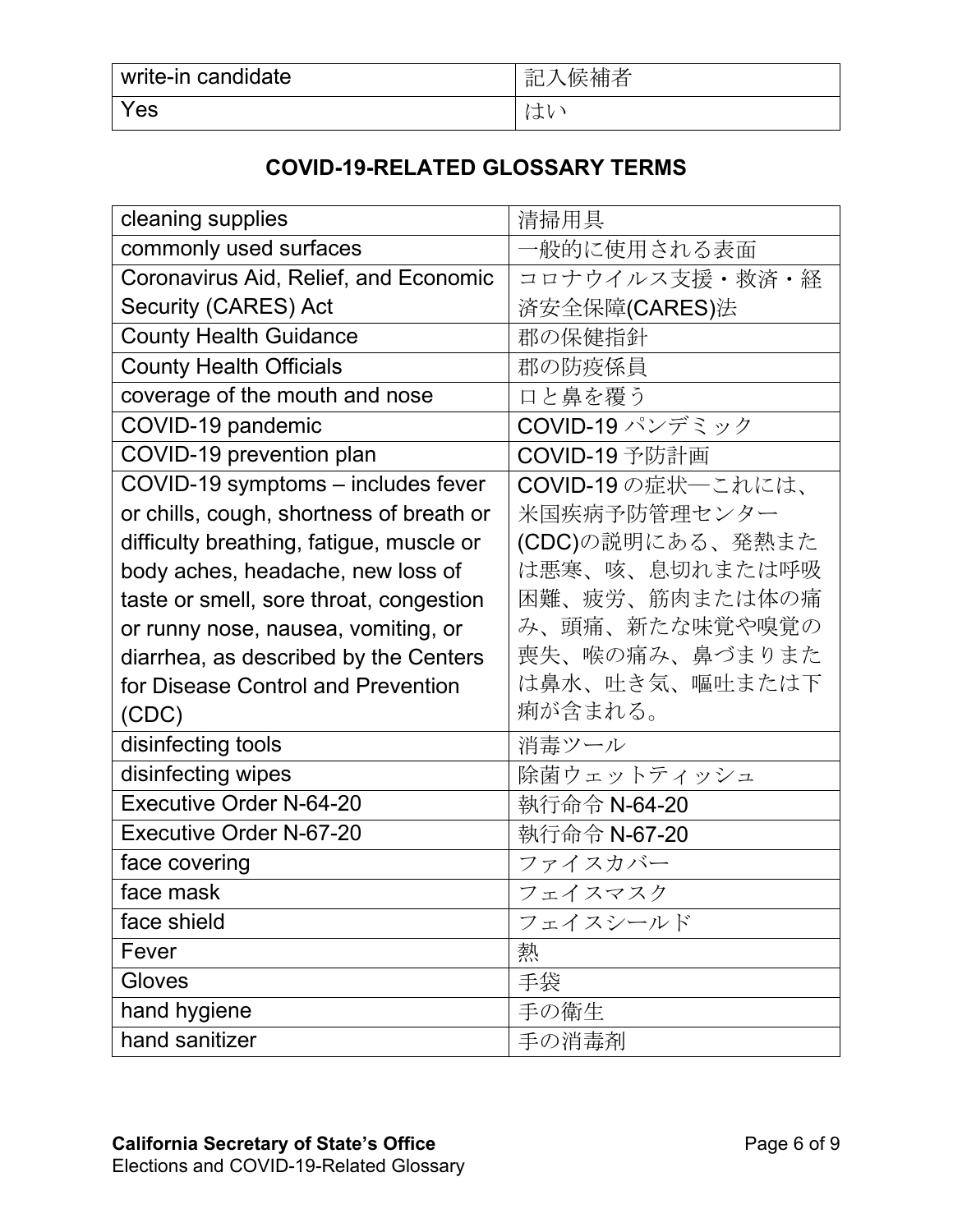| hand-washing - washing hands with       | 手洗いー石鹸と水で、少なくと   |
|-----------------------------------------|------------------|
| soap and water and scrubbing for at     | も 20 秒間手をこすり洗いする |
| least 20 seconds, or using hand         | か、石鹸や流水が利用できない   |
| sanitizer where soap or running water   | 場合は手指消毒剤を使用しま    |
| are unavailable                         | す。               |
| health and safety                       | 衛生および安全          |
| high-use areas                          | 高頻度の利用エリア        |
| illness – reported illness ranges from  | 病気―報告されている病気に    |
| very mild (some people have no          | は、非常に軽い(無症状の人も   |
| symptoms) to severe illness             | います)ものから重度の病気ま   |
|                                         | で様々です。           |
| protective equipment - includes face    | 保護具一フェイスカバー、手袋   |
| coverings, gloves, and other protective | その他の防護具が含まれます。   |
| gear                                    |                  |
| physical barrier                        | 物理的な障壁           |
| physical distancing                     | 物理的距離をとる         |
| plexiglass                              | 透明プラスチック板(プレキシ   |
|                                         | 素材)              |
| potentially infectious                  | 感染の可能性がある        |
| proper sneezing and coughing            | 適切なくしゃみと咳のエチケッ   |
| etiquette - includes covering coughs    | ト―米国疾病予防管理センター   |
| and sneezes and washing hands to        | (CDC)の説明にあるように、咳 |
| assist with infection control, as       | やくしゃみは覆い、手を洗い感   |
| described by the Centers for Disease    | 染管理につとめることを含みま   |
| Control and Prevention (CDC)            | す。               |
| public health guidance                  | 公衆衛生ガイダンス        |
| public health officials                 | 公衆衛生当局者          |
| risk assessment                         | リスク評価            |
| serious underlying medical conditions   | 深刻な慢性的身体疾患―心臓ま   |
| – includes such conditions as heart or  | たは肺の疾患、および糖尿病な   |
| lung disease or diabetes                | どの疾患が含まれます。      |
| Stay-At-Home Order                      | 外出禁止令            |
| Temperature                             | 体温               |
| voter directional signs                 | 有権者の方向指示         |
| voting system cleaning                  | 投票システムの清掃        |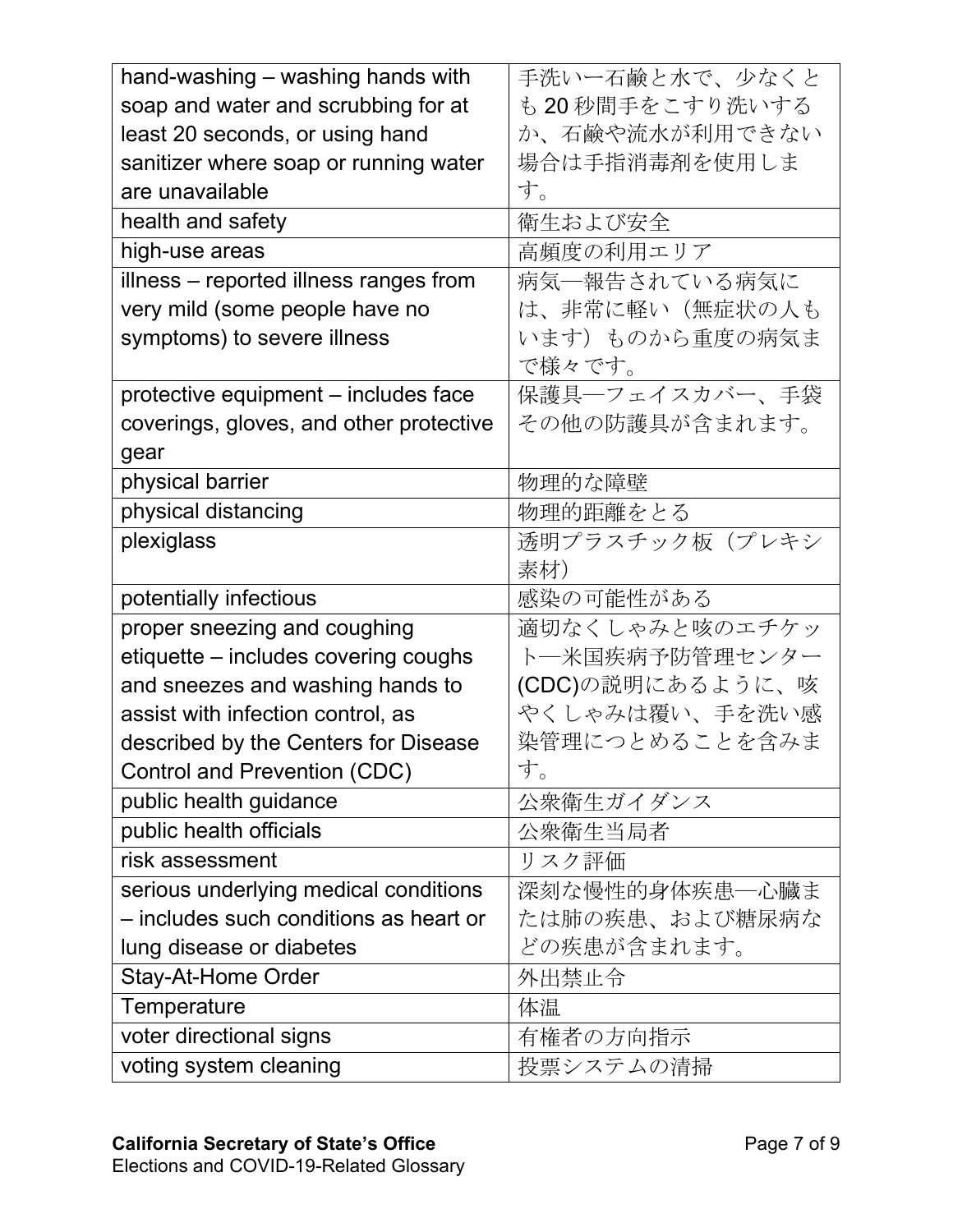## **COVID-19-RELATED GLOSSARY PHRASES**

| Please wear a facial covering over       | 鼻と口を覆うフェイスカバーを |
|------------------------------------------|----------------|
| your nose and mouth.                     | 着用してください。      |
| Maintain 6 feet of physical distance     | 建物内では他人との間に6フィ |
| between you and others in the            | ートの物理的距離を保ちましょ |
| building.                                | う。             |
| Avoid physical contact.                  | 物理的接触を避けましょう。  |
| Use hand sanitizer at the check-in       | 投票の前後にチェックインステ |
| station before and after voting.         | ーションで手の消毒剤を使いま |
|                                          | しょう。           |
| Place your own ballot into the tabulator | ご自身の投票用紙をタビュレー |
| or ballot box.                           | ターまたは投票箱に入れます。 |
| Thanks for wearing your mask.            | マスクを着用いただきありがと |
|                                          | うございます。        |
| Remember to use the hand sanitizer.      | 手の消毒剤を使いましょう。  |
| Thanks for keeping your distance.        | 距離をとってくださりありがと |
|                                          | うございます。        |
| Make sure your hands are dry before      | 紙の投票用紙に触れる前に、手 |
| touching your paper ballot.              | を乾かしてください。     |
| Place used items here for cleaning.      | 消毒しますので、使用済みのア |
|                                          | イテムはこちらに置いてくださ |
|                                          | $V_{\circ}$    |
| Health guidelines to use a face          | 顔を覆い、物理的距離をとるた |
| covering and maintain physical           | めの保健指針は、あなたと他の |
| distancing are here to protect you and   | 人を守るためにあります。指針 |
| others. Please follow them.              | には従ってください。     |
| A face covering can be provided for      | フェイスカバーが提供されるこ |
| you to use, if available.                | とがあります。        |
| We regret that you're unwilling to       | 指針を遵守しないことは残念に |
| follow the guidelines, but we do         | 思いますが、あなたの投票権は |